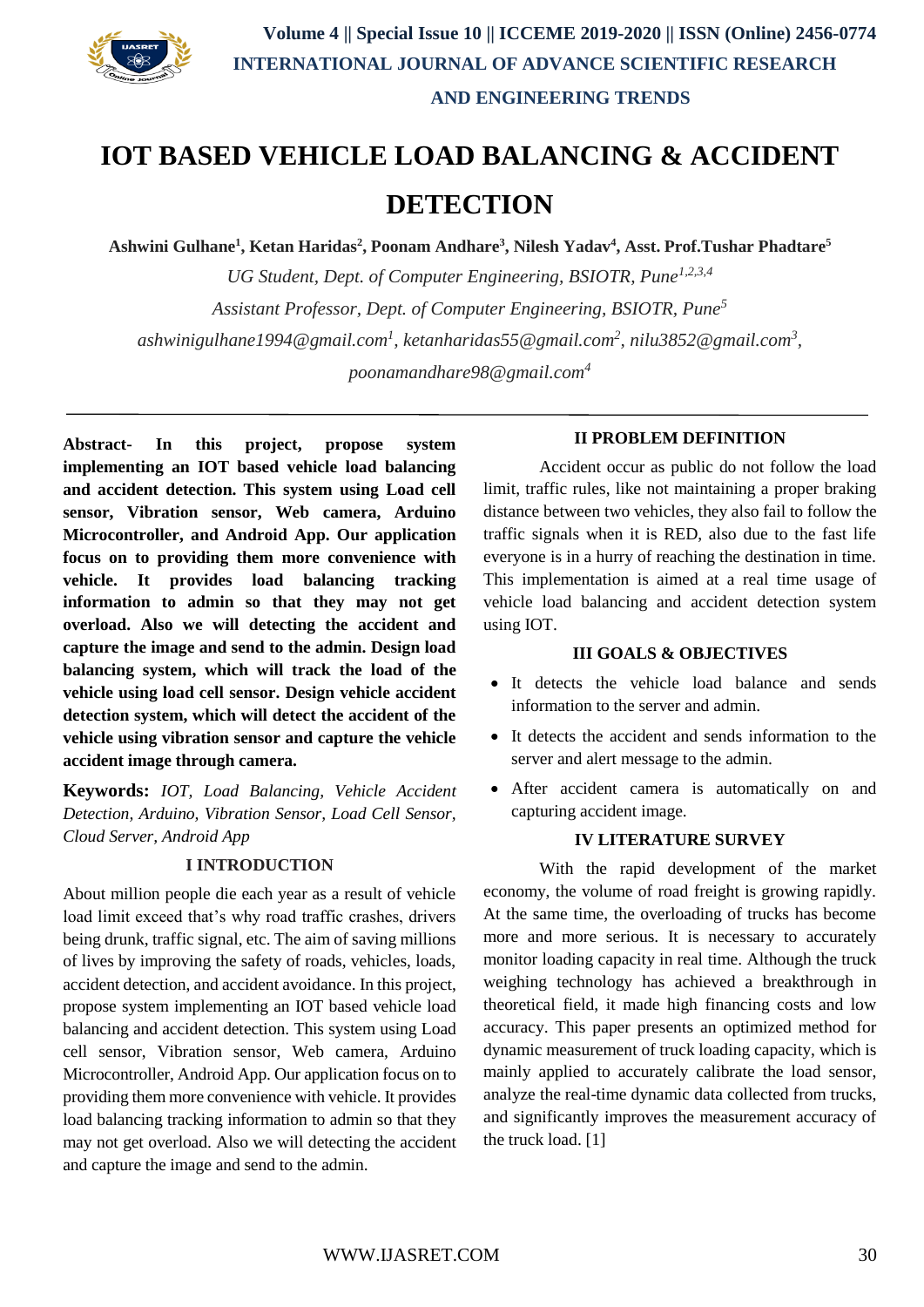

## **Volume 4 || Special Issue 10 || ICCEME 2019-2020 || ISSN (Online) 2456-0774 INTERNATIONAL JOURNAL OF ADVANCE SCIENTIFIC RESEARCH AND ENGINEERING TRENDS**

For the sake of monitoring truck loading imbalance, a truck loading balance detection system based on TPMS (Tire Pressure Monitoring System) is developed. A judging module for loading balance is added in the TPMS processor, which can calculate the corresponding wheel load according to the change of tire pressure signals before and after loading, so that the balance of each wheel load sharing can be judged. The solving method of judging load balance is proposed in the thesis, the method of matching and calibration of the system are considered, and the results shows that the monitoring system is practicable and can judge lorry loading balance exactly. [2]

In order to Real-time monitoring of vehicle load status, device for measuring suspension displacement with overload protection function had been operated on collecting information of vehicle axle load in this research, then the axle load signal with noise was filtered by using the EMD method and steady-state values of load were obtained. A monitoring system of vehicle load status was designed on FAW truck based on above key technologies. The system uses the vehicle terminal microcontroller acquisition and processing axle load voltage signal which sensor output, processed load information was output to the PC and displayed by the Human-Computer Interaction to achieve the purpose of real-time monitoring of the load status. Finally, system was tested in the conditions of different load, speed, type of road; measurement error is less than 5% that meet the requirement of real-time monitoring of vehicle loading status. This research laid the foundation for follow-up development of vehicle early-warning technology. [3]

In speedy moving world, mainly accidents are occurring due to over loaded heavy duty vehicles. To meet the state of the art problem we have to develop a new setup with high accuracy, and cheat free mechanisms has to be adopted. Devices designed have to be even fast and convenient. The devices that are available in the market are much prone to errors. The electronic truck scale is much more applied to weighing measurement systems in all walks of life. The main problem with that of the existing setup is that the fabrication and that the devices values could be easily altered. Owners of the heavy duty vehicles do such things for mere profit but the problem is that when the driver of the overloaded vehicle is not in a position to have control over the vehicle, which results in road accidents. A perfect system required to have a control over the problem, in proposed system, many cheating methods are analyzed and anti-cheating monitoring system of the electronic truck scale is designed. The added advantage of our setup is that the information about the accident is also sent to the owner and the nearby emergency center using GSM and GPS. According to a survey made more than 73%of the highway accidents are due to over loaded vehicles and we assure that our proposal satisfies our requirements. [4]

The suspension systems of production automobiles and trucks are designed to support the comfort and safety of human occupants. The response of these vehicles to the road surface is a function of vehicle loading. In this research we demonstrate the automatic monitoring of vehicle load using an optical sensor and a speed bump. This paper investigates the dynamics of vehicle response and describes the software developed to extract vibrational information from video. [5]

#### **V PROPOSE SYSTEM**

In this project, propose system implementing an IOT based vehicle load balancing and accident detection. Design load balancing system, which will track the load of the vehicle using load cell sensor. Design vehicle accident detection system, which will detect the accident of the vehicle using vibration sensor and capture the vehicle accident image through camera.



*Figure 1: System Architecture*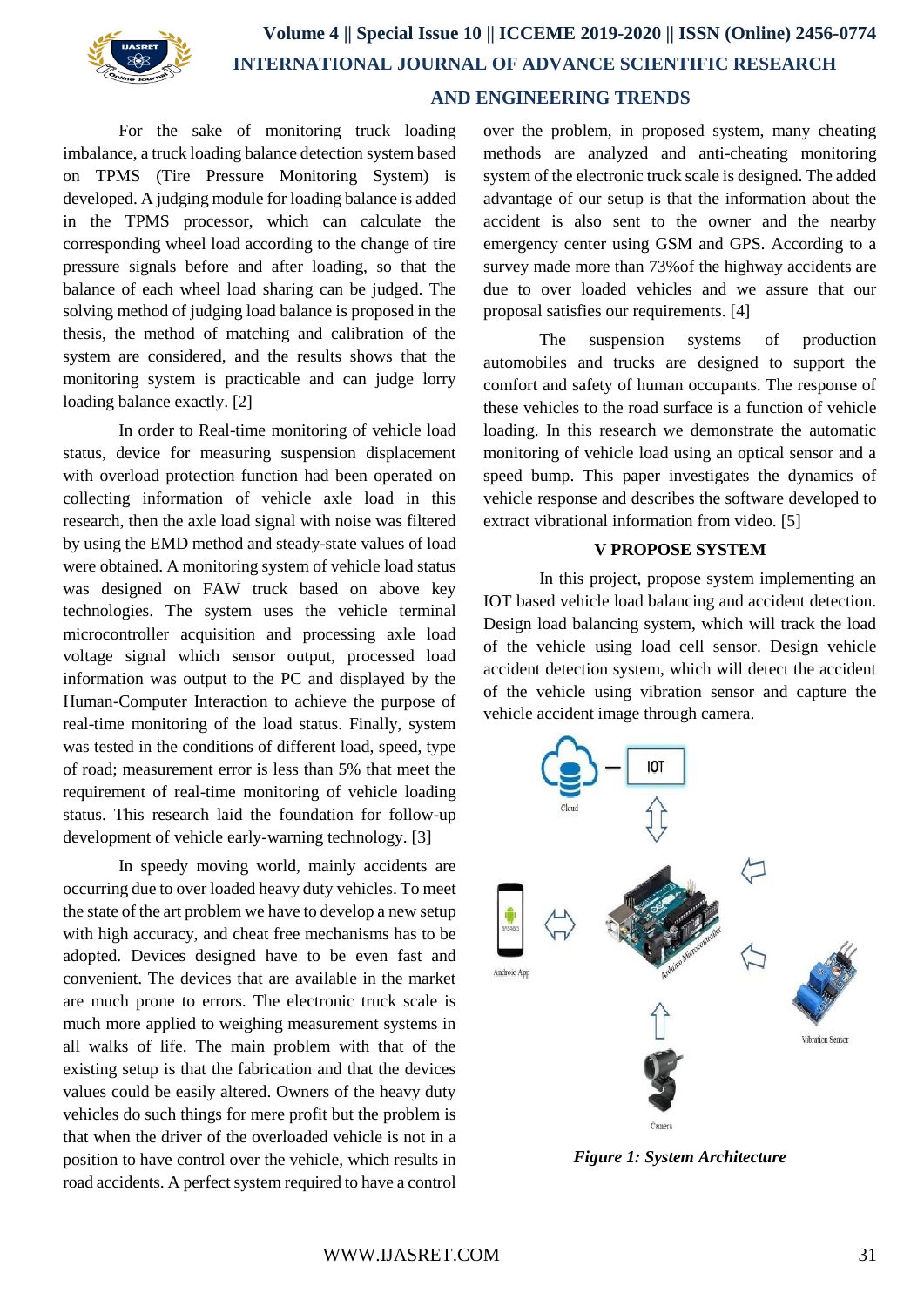**Volume 4 || Special Issue 10 || ICCEME 2019-2020 || ISSN (Online) 2456-0774 INTERNATIONAL JOURNAL OF ADVANCE SCIENTIFIC RESEARCH AND ENGINEERING TRENDS**

#### **VI. ADVANTAGES**

- It detects the vehicle load balance and send information to the server and admin.
- It detects the accident and send information to the server and alert message to the admin.
- After accident camera is automatically on and capturing accident image.

#### **VII. APPLICATIONS**

- Truck
- Container
- Bus
- **Travels**
- Car
- Bike



**Figure 2: Parent Page**



### **Figure 3: Vehicle Location IX. CONCLUSION**

This project is made with pre-planning, that it provides flexibility in operation. This innovation has made more desirable and economical. This project "Tacking load balance, and accident detection system using IOT" is designed with the hope that it is very much economical and helpful for passenger and as well as conductors and driver during journey.

#### **REFERENCES**

[1] Dinesh Singh and Chalavadi Krishna Mohan, "Deep Spatio-Temporal Representation for Detection of Road Accidents Using Stacked Autoencoder", IEEE Transactions On Intelligent Transportation Systems, 2018.

[2] Yanling Liu, Zhenhua Liu, "An Optimized Method for Dynamic Measurement of Truck Loading Capacity", IEEE, 3rd International Conference on Intelligent Transportation Engineering, 2018.

[3] Chen Qing-Zhang, Chen Xian-Feng, "Development of Truck Loading Balance Monitoring System", IEEE, 2nd International Conference on Industrial and Information Systems, 2010.